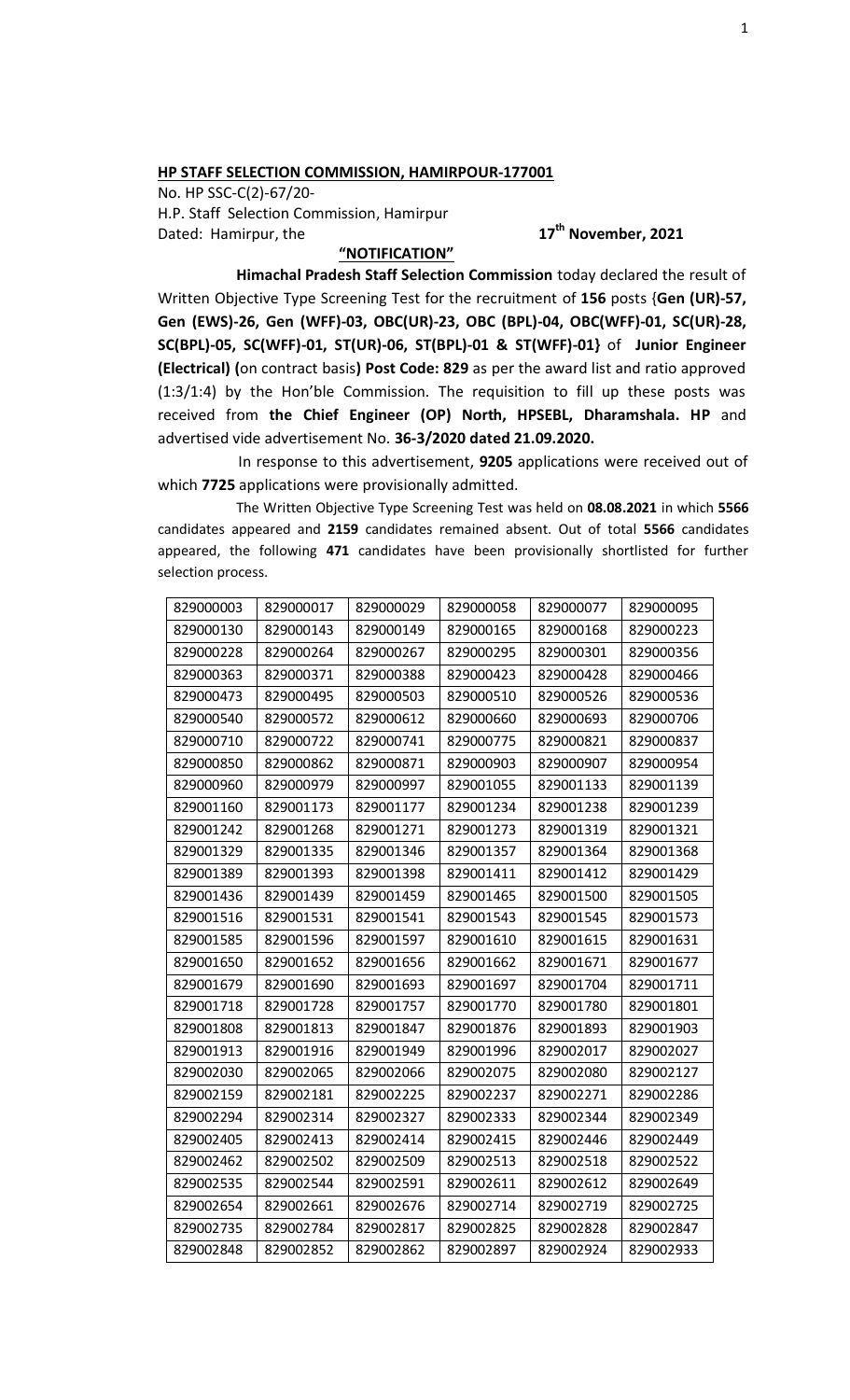| 829002948                   | 829003025 | 829003036 | 829003047 | 829003101 | 829003134 |  |  |  |
|-----------------------------|-----------|-----------|-----------|-----------|-----------|--|--|--|
| 829003142                   | 829003149 | 829003160 | 829003208 | 829003226 | 829003239 |  |  |  |
| 829003283                   | 829003285 | 829003292 | 829003297 | 829003301 | 829003309 |  |  |  |
| 829003313                   | 829003323 | 829003326 | 829003362 | 829003374 | 829003444 |  |  |  |
| 829003461                   | 829003487 | 829003493 | 829003496 | 829003505 | 829003518 |  |  |  |
| 829003565                   | 829003566 | 829003602 | 829003617 | 829003642 | 829003643 |  |  |  |
| 829003652                   | 829003663 | 829003715 | 829003721 | 829003738 | 829003795 |  |  |  |
| 829003825                   | 829003859 | 829003931 | 829003933 | 829003937 | 829003951 |  |  |  |
| 829003985                   | 829004000 | 829004025 | 829004027 | 829004031 | 829004065 |  |  |  |
| 829004068                   | 829004106 | 829004138 | 829004148 | 829004155 | 829004162 |  |  |  |
| 829004174                   | 829004193 | 829004197 | 829004199 | 829004200 | 829004209 |  |  |  |
| 829004242                   | 829004256 | 829004277 | 829004297 | 829004409 | 829004413 |  |  |  |
| 829004431                   | 829004435 | 829004443 | 829004444 | 829004446 | 829004456 |  |  |  |
| 829004464                   | 829004482 | 829004529 | 829004562 | 829004582 | 829004618 |  |  |  |
| 829004620                   | 829004625 | 829004648 | 829004654 | 829004669 | 829004689 |  |  |  |
| 829004715                   | 829004732 | 829004760 | 829004761 | 829004774 | 829004777 |  |  |  |
| 829004782                   | 829004784 | 829004813 | 829004842 | 829004843 | 829004864 |  |  |  |
| 829004893                   | 829004926 | 829004935 | 829004936 | 829004937 | 829004956 |  |  |  |
| 829004964                   | 829004977 | 829004983 | 829005000 | 829005008 | 829005013 |  |  |  |
| 829005030                   | 829005047 | 829005079 | 829005096 | 829005113 | 829005140 |  |  |  |
| 829005168                   | 829005182 | 829005198 | 829005211 | 829005216 | 829005232 |  |  |  |
| 829005242                   | 829005253 | 829005267 | 829005292 | 829005297 | 829005300 |  |  |  |
| 829005347                   | 829005362 | 829005396 | 829005397 | 829005405 | 829005406 |  |  |  |
| 829005411                   | 829005414 | 829005415 | 829005416 | 829005430 | 829005441 |  |  |  |
| 829005446                   | 829005447 | 829005449 | 829005457 | 829005470 | 829005473 |  |  |  |
| 829005480                   | 829005491 | 829005512 | 829005550 | 829005551 | 829005554 |  |  |  |
| 829005566                   | 829005585 | 829005592 | 829005659 | 829005662 | 829005682 |  |  |  |
| 829005700                   | 829005731 | 829005735 | 829005738 | 829005741 | 829005753 |  |  |  |
| 829005782                   | 829005785 | 829005788 | 829005798 | 829005802 | 829005822 |  |  |  |
| 829005824                   | 829005837 | 829005840 | 829005873 | 829005887 | 829005913 |  |  |  |
| 829005918                   | 829005942 | 829005943 | 829005955 | 829005956 | 829005970 |  |  |  |
| 829005972                   | 829005993 | 829006017 | 829006047 | 829006070 | 829006088 |  |  |  |
| 829006089                   | 829006123 | 829006157 | 829006163 | 829006167 | 829006176 |  |  |  |
| 829006183                   | 829006186 | 829006247 | 829006250 | 829006254 | 829006269 |  |  |  |
| 829006281                   | 829006322 | 829006330 | 829006384 | 829006385 | 829006387 |  |  |  |
| 829006390                   | 829006412 | 829006414 | 829006419 | 829006420 | 829006433 |  |  |  |
| 829006567                   | 829006573 | 829006600 | 829006628 | 829006631 | 829006645 |  |  |  |
| 829006673                   | 829006682 | 829006692 | 829006713 | 829006741 | 829006774 |  |  |  |
| 829006798                   | 829006812 | 829006869 | 829006890 | 829006926 | 829006952 |  |  |  |
| 829006960                   | 829006967 | 829006970 | 829006978 | 829006996 | 829007008 |  |  |  |
| 829007023                   | 829007045 | 829007072 | 829007112 | 829007114 | 829007131 |  |  |  |
| 829007135                   | 829007144 | 829007156 | 829007205 | 829007243 | 829007249 |  |  |  |
| 829007257                   | 829007265 | 829007275 | 829007315 | 829007346 | 829007353 |  |  |  |
| 829007356                   | 829007362 | 829007369 | 829007413 | 829007470 | 829007477 |  |  |  |
| 829007557                   | 829007563 | 829007581 | 829007626 | 829007672 | 829007686 |  |  |  |
| 829007697                   | 829007708 | 829007725 | 829007760 | 829007811 | 829007843 |  |  |  |
| 829007846                   | 829007887 | 829007947 | 829007963 | 829007969 | 829007970 |  |  |  |
| 829007994                   | 829008034 | 829008059 | 829008075 | 829008094 | 829008099 |  |  |  |
| 829008105                   | 829008114 | 829008124 |           |           |           |  |  |  |
| <b>TOTAL=471 CANDIDATES</b> |           |           |           |           |           |  |  |  |